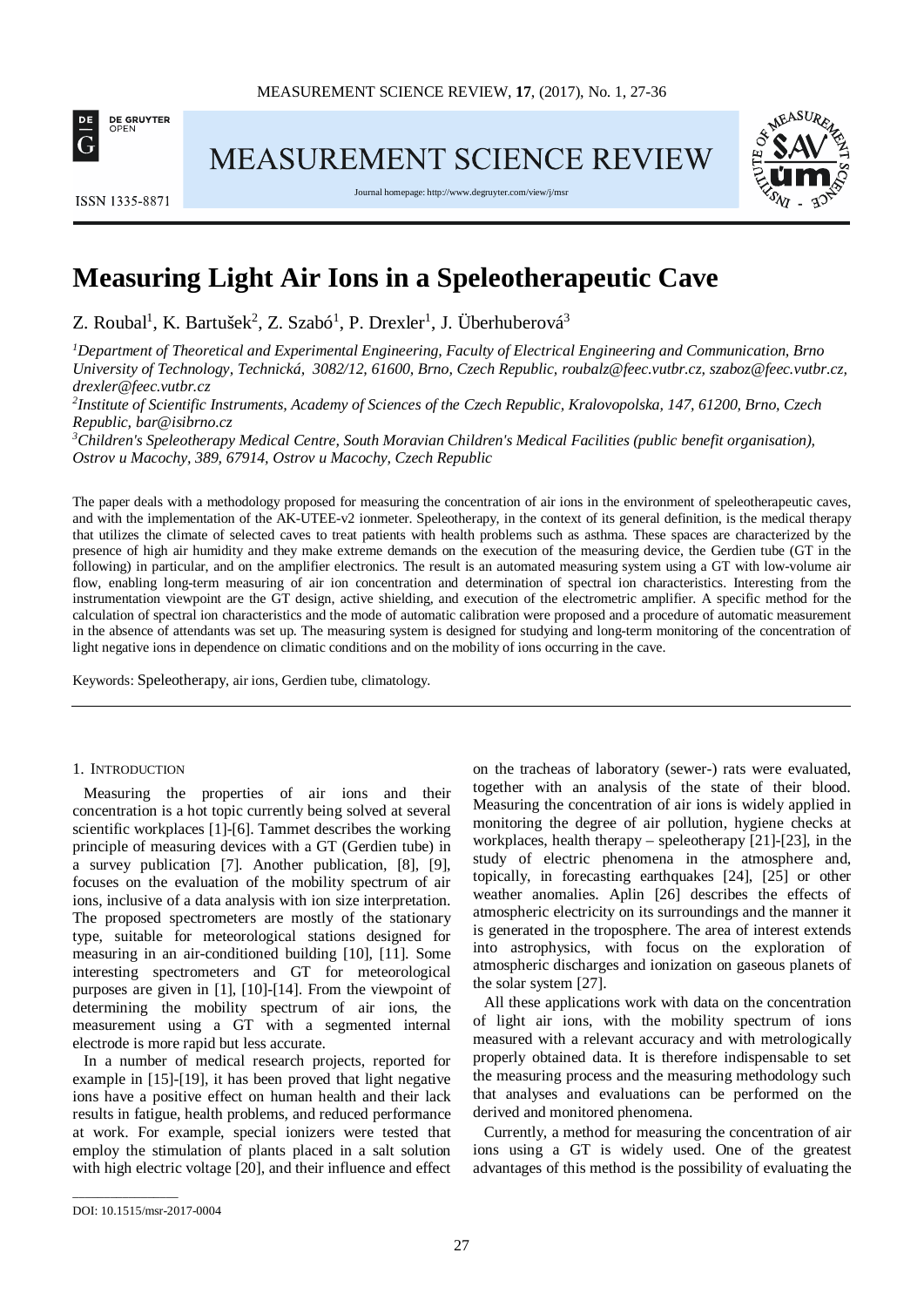mobility spectrum (spectral characteristics) of air ions from the measurements carried out [28]. Other methods such as those given in [28] and [15] lack this possibility.

The measurement of air ions in speleotherapeutic cave conditions is burdened with great uncertainties. These are primarily due to the high relative humidity in the cave (100 %), slow air flow with pronounced ion fluctuation under strong ionization of air by radon. A serious disadvantage of the air ion meters is that in an environment with high relative humidity they do not work or they only measure for a limited, very short period of time. The measuring ambiguity is also greatly affected by the presence of persons and by their motion in the cave during therapy and measurement.

The present work is concerned with a methodology of air ion measurement to be applied in speleotherapeutic caves. These spaces are characterized by the presence of high air humidity and they make extreme demands on the execution of the measuring device, the GT in particular, and on the amplifier electronics. The result is an automated measuring system using a GT with a low-volume air flow, enabling long-term measurements of air ion concentration and determination of spectral ion characteristics. The measuring system is designed for the study of and search for varied concentration of light negative ions in dependence on climatic conditions, and the mobility of ions occurring in the caves.

#### 2. METHODOLOGY OF ION CONCENTRATION MEASUREMENT

Problems of the methodology of measuring air ions with the aid of a GT require a complex solution including several mutually complementary areas.

To eliminate uncertainties in the measurement of ion concentration it is necessary to design and experimentally verify an appropriate conception of the measuring system with a GT for use in therapeutic cave spaces. These spaces are characterized by the presence of high air humidity and thus they make extreme demands on the execution of the measuring device, in particular the GT and the electronics, inclusive of the amplifier.

The mutual relationship between the concentrations of positive  $n_+$  and negative  $n_-$  ions is expressed by unipolarity coefficient *P.*

$$
P = \frac{n_+}{n_-} \tag{1}
$$

### 3. SPELEOTHERAPEUTIC CAVES

In a speleotherapeutic cave, child patients suffering from bronchial asthma are treated. According to medical reports, as many as 10-15 % of children in the Czech Republic (CR) [29] suffer from this disease; thus it is a problem with societal impact. In CR, asthma treatment using speleotherapy is practised in the Eden Zlaté Hory centre in the Jeseníky Mountains, and also in the child sanatorium in Ostrov u Macochy, where the measurement using the proposed methodology was performed. The treatment takes place in the Císařská jeskyně, which was specially adapted for purposes of speleotherapy. It is a cold cave of the karst type.

The environmental theory currently characterizes the healing effects of speleotherapeutic caves by a set of components, factors and processes of the cave endoenvironment and their clinically verifiable interactions with the human body. The confirmed effects that influence the patient's state of health can be characterized by the following parameters [29]:

- constant cave temperature, ranging from  $7 8$  °C;
- high relative air humidity, attaining 100 % for most of the year;
- high concentration of light negative and positive ions, generated by radionuclides contained in limestone (uranium, thorium and radioactive potassium); The unipolarity coefficient approaches  $P=1$ , and the related mobility is  $k > 1,28$  cm<sup>2</sup> $\cdot$ V<sup>-1</sup> $\cdot$ s<sup>-1</sup>.
- content of calcium and magnesium ions in aerosol;
- modest air flow;
- low dust content, absence of allergens and bacteria.

## 4. ELECTRIC FIELD DISTRIBUTION IN GT

Of the greatest importance for the metrological properties of the method with GT is the distribution of electric field. To assess the behaviour of air ions during their passage through GT, a simulation of electric field distribution inside and outside GT was conducted using the finite element method (FEM) [30]-[32]. The field must not markedly influence electric potential in the space being measured. In the space in front of GT the electrostatic field should draw in ions without the formation of electrostatic lenses. Within the given context, we first of all outline the results for the most advantageous arrangement of the electrostatic field as related to the measurement; this particular option was then chosen for our measuring system. The measuring configuration is illustrated in Fig.1. and Fig.2. When three electrodes (inner, outer, and shielding) are used, there are four possible variants, which differ depending on which electrode is earthed. From the simulation results the variant with the earthed outer electrode was chosen.



Fig.1. Measuring configuration of the optimal chosen variant for negative ions.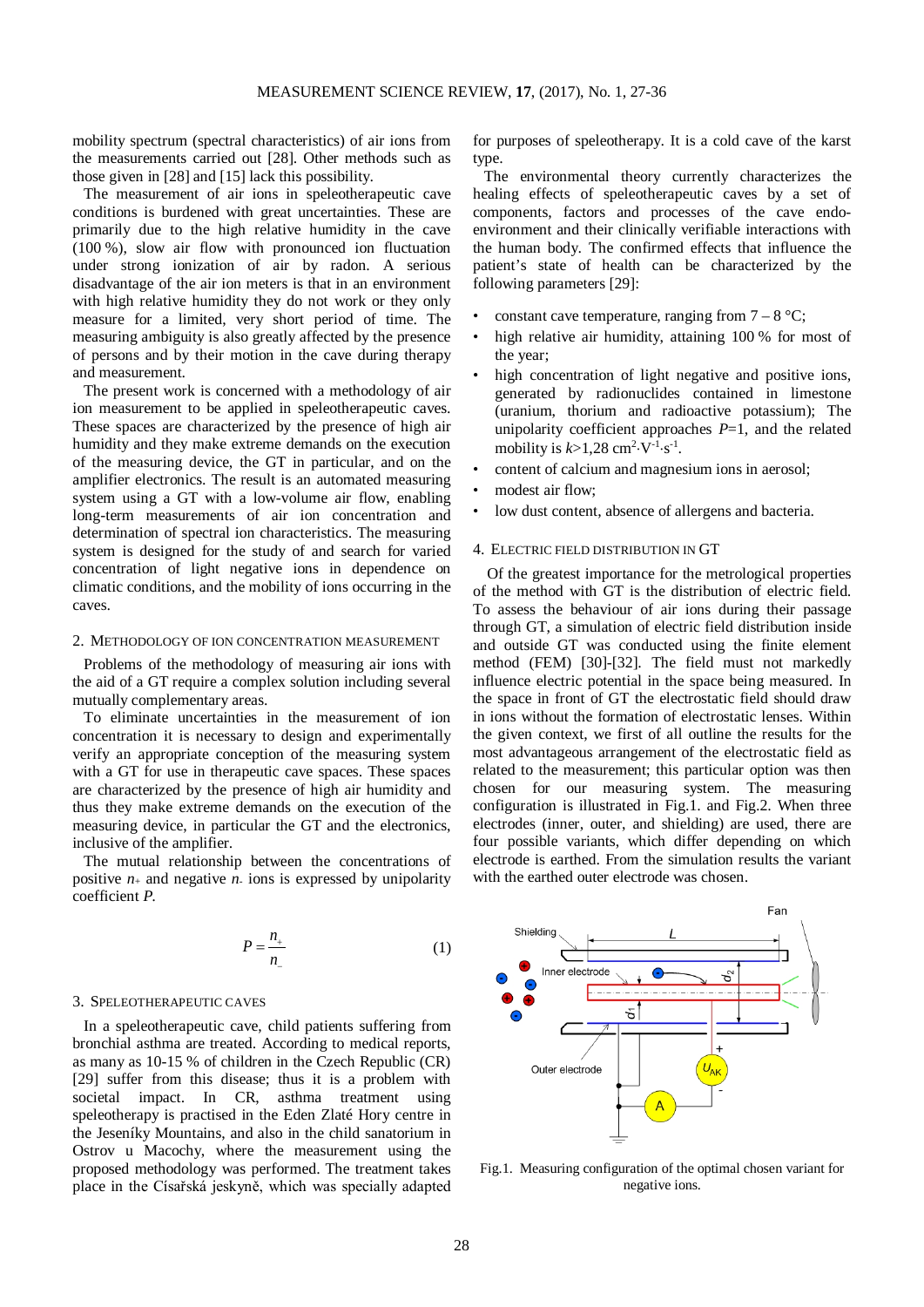

Fig.2. Measuring configuration of the optimal chosen variant for positive ions.

The simulation results in section and near the GT inlet as given in Fig.3. confirm a low effect on the intensity of electric field *E* in the space being measured, and appropriate suction of air ions without the formation of an electrostatic lens on the input.



Fig.3. Distribution of intensity *E* in GT section (up) and on the GT input (down), with the scale limited to 3200 V/m (valid for both negative and positive ions). The relevant polarization voltage corresponds to  $U_{AK}=25$  V.

The electric field intensity increases in the direction of the inner collecting electrode. There is no deformation of the trajectory of air ions and no drop in the measured concentration of air ions caused by the change in the polarization voltage  $U_{AK}$ . Near the inner electrode edges the drop in intensity *E* is not compensated for by edge effects, and the deviation  $\Delta E$  may reach as much as -15 % from the ideal dependence. At the end of the inner electrode there are divergences in the FEM due to the sharp edge, and the intensity *E* is assumed to be higher than in other variants of electrode earthing. For 90 % of the space between the inner and the outer electrode the ideal distribution of electric field holds, similar to the cylindrical capacitor. Thus, there is no drop in the measured concentration of air ions that would still be dependent on the magnitude of the voltage  $U_{AK}$ . This property can be decisive for the measurement of ion fields in small constrained spaces. The result of the simulation is the proposal of suitable dimensions and distribution of potentials in GT (Table 1.).

In their relevant articles, [3], [14], Aplin and Kolarž connect the inner electrode to the potential of the earth, whereas the polarization voltage is led to the outer electrode. This approach is simpler due to the guarding principle used in the electrometric amplifier; however, as shown by the simulation, the solution can also be considered inconvenient in terms of the distribution of the electromagnetic field. Fig.4. represents the configuration for the measurement of negative ions; in measuring positive ions, positive voltage is led to the outer electrode.



Fig.4. Measuring configuration utilized by Aplin and Kolarž for negative ions.

The distribution of intensity *E* is represented in Fig.5., which shows that the necessary shielding coat of the GT on the potential of the earth causes an electrostatic lens to form in front of the inner electrode at the inlet of the GT. The lens then prevents a portion of the ions from reaching the collecting electrode, and their concentration measured in this variant is thus lower than that found in the measured space. The detailed distribution of intensity *E* at the mouth of the GT is shown in Fig.5.

Ions are drawn into the GT by a ventilator. The ventilator motor must be magnetically shielded in order not to influence the ion trajectory in GT. Shielding is provided by a ferrite cylinder surrounding the motor. Commutator motors are a source of considerable interference and are not suitable for the proposed measurement.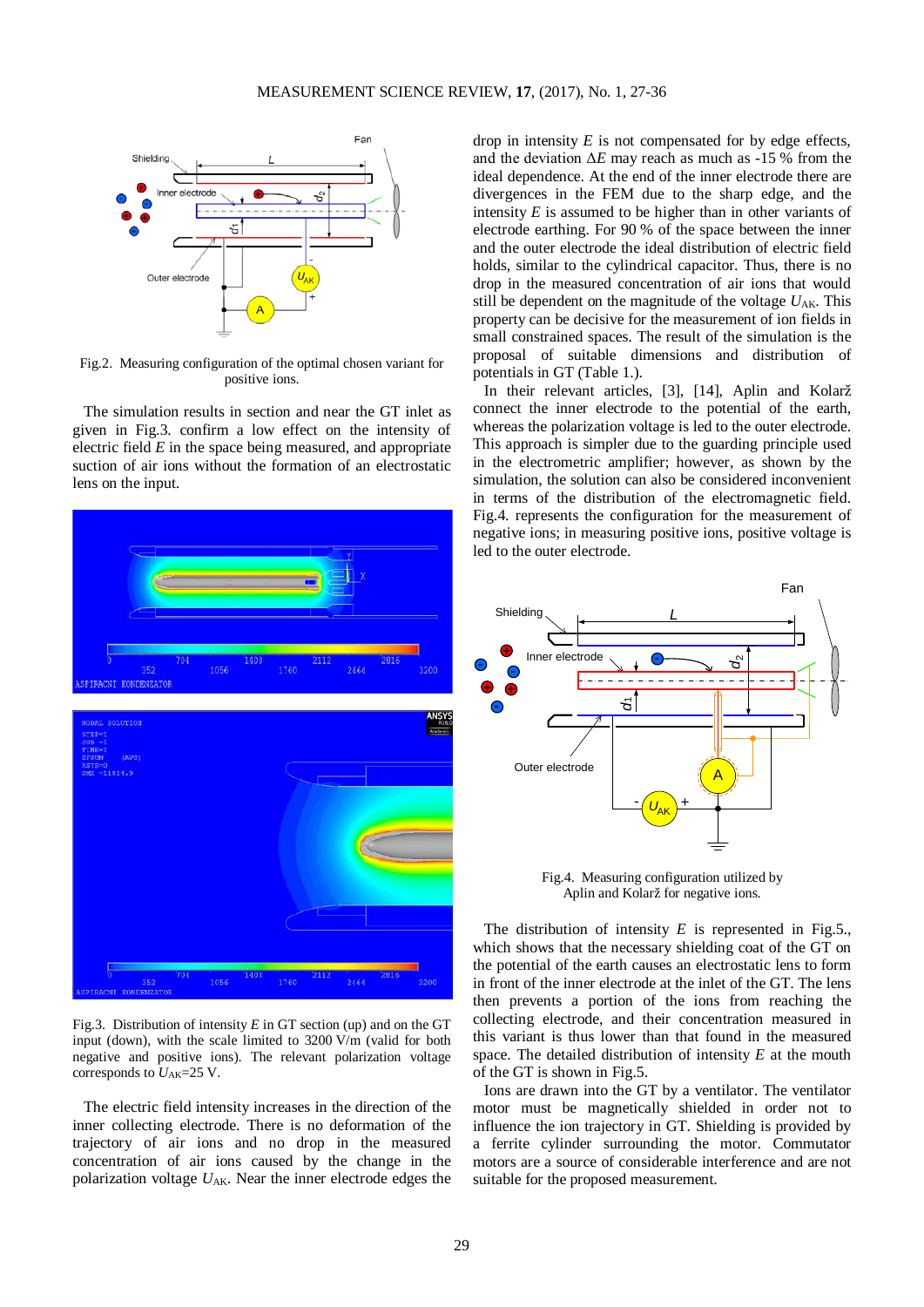

Fig.5. Distribution of intensity *E* in GT section (up) and on the GT input (down), with the scale limited to 3200 V/m (valid for both negative and positive ions). The relevant polarization voltage corresponds to  $U_{AK}=25$  V.

|                                                                                    | <b>AK-UTEE</b> |
|------------------------------------------------------------------------------------|----------------|
| Diameter $d_2$ [mm]                                                                | 38             |
| Diameter $d_1$ [mm]                                                                | 12             |
| Inner electrode length $L$ [mm]                                                    | 160            |
| Flow velocity $v_x$ [m.s <sup>-1</sup> ]                                           | 2.1            |
| Volume flow rate of air <i>M</i> [cm <sup>3</sup> .s <sup>-1</sup> ]               | 2140           |
| Capacitance $C_{AK}$ [pF]                                                          | 7.7            |
| Limit mobility km $\text{[cm}^2$ . V <sup>-1</sup> .s <sup>-1</sup> ]              | 24.5           |
|                                                                                    | $U_{\rm AK}$   |
| Voltage $U_{AK}$ required for measuring light                                      | 14.4           |
| ions with the mobility $k > 1.7$ cm <sup>2</sup> .V <sup>-1</sup> .s <sup>-1</sup> |                |

In our GT, the relationship between the concentration of air ions *n* and the measured current *I* corresponds to

$$
n = 2140 \cdot I \tag{2}
$$

where the current *I* is expressed in pA, and *n* in cm<sup>3</sup>.s<sup>-1</sup>.

## 5. CONCEPTION OF ELECTROMETRIC AMPLIFIER

Much attention needs to be paid to the measurement of very small currents of the order of  $10^{-12}$  to  $10^{-15}$  A. It is necessary to choose an electrometric amplifier design with minimum noise and to increase the insulation resistance of GT via employing a relay for range switching and using active shielding. It is good to characterize the effect of

active shielding on the pulse response of a change in the concentration of air ions [34].

In view of the very low currents being measured it is necessary to eliminate the measuring cables and interfering electric and magnetic fields. A special electrometric amplifier is located as close to the GT collecting electrode as possible and is shielded from outer electromagnetic fields [34]. Feedback connection of the operational amplifier with an electrometric feedback resistor was chosen. This connection exhibits lower noise and it also filters the measured current data. The fundamental connection of electrometric amplifier showing the effect of input quiescent current  $i_{\text{B}}$ - and input residual voltage  $u_{\text{OS}}$  is given in Fig.6. An OPA129 operational amplifier was used in the electrometric amplifier. Table 2. gives the values of equivalent scheme elements for AK-UTEE-v2.



Fig.6. Fundamental connection of electrometric amplifier (top) and equivalent scheme of the AK-UTEE-v2 system (bottom).

Table 2. Properties of AK-UTEE-v2 [33].

| <b>AK-UTEE</b>                   |                                  |                                |  |
|----------------------------------|----------------------------------|--------------------------------|--|
| $C_{AK}$                         | $7.7 \,\mathrm{pF}$              | capacitance of GT              |  |
| $R_{\rm AK} \parallel R_{\rm P}$ | $5000$ T $\Omega$                | leakage resistance of GT and   |  |
|                                  |                                  | Teflon bushing                 |  |
| $C_{P1}$ , $R_{P1}$              | $0.7$ pF, $40$ T $\Omega$        | RC element modelling the       |  |
|                                  |                                  | Teflon DA                      |  |
| $C_U, R_U$                       | $1 \mu$ F, $100 \text{ T}\Omega$ | polarization capacitor with    |  |
|                                  |                                  | leakage resistance             |  |
| $C_{\rm E}$                      | $3$ pF                           | capacitance of the lead to     |  |
|                                  |                                  | sensing resistor               |  |
| $R_{\rm E}$                      | 1000 ΤΩ                          | leakage resistance of the lead |  |
|                                  |                                  | to sensing resistor            |  |
| $R_{\rm{REL}}$                   | $100$ ΤΩ                         | leakage resistance of          |  |
|                                  |                                  | charging relays                |  |
| $R_{\rm I}$                      | $10 \text{ k}\Omega$             | input resistance of            |  |
|                                  |                                  | electrometric amplifier        |  |
| $U_{\rm AK}$                     | 25 V                             | source for polarization        |  |
|                                  |                                  | capacitor charging             |  |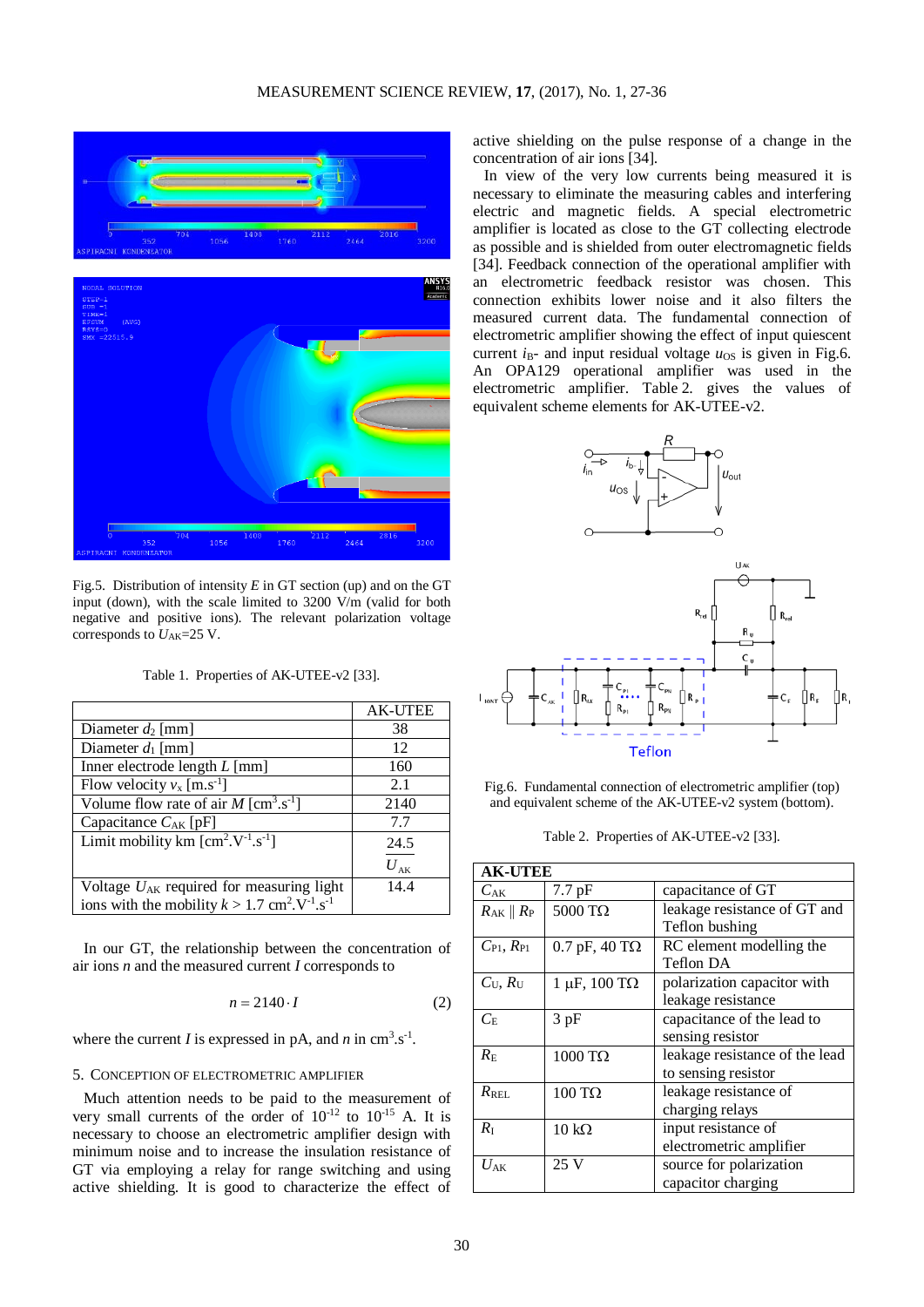The source of polarization voltage was implemented by a polarization capacitor  $C_U$  [34]. During the measurement, it is charged at regular intervals to a polarization voltage  $U_{AK}$ . While charging, the measurement is interrupted and, using a relay (a special, custom-made relay developed at DTEEE, with a Teflon skeleton and high-quality reed contacts A46), the capacitor  $C_U$  is switched over to controllable voltage source via both terminals. The purpose of using the capacitor is to obtain minimum leakage currents. The period of a new charging of *C*<sup>U</sup> should be 4000 s and, if measuring in a cave, up to  $50.10^5$  s [34]. With longer periods of charging the *C*U, significant errors may appear when measuring the saturation characteristics.

## 6. ACTIVE SHIELDING

An important problem when measuring in an environment with high air humidity is the appropriate earthing of GT that will eliminate the effect of electrostatic fields near the measuring device. In simulations using the FEM the effect of earthing can be examined by applying an interference potential to the outer electrode and determining its effect on the results of measuring the concentration of air ions for different configurations.

The selected configuration does not enable us to employ a shield clamp in the electrometric amplifier to facilitate active shielding; we therefore designed a novel, unique solution.

Since with the earthed outer GT electrode the classical active shielding cannot be applied, active shielding with an auxiliary capacitor C<sub>AS</sub> was proposed (Fig.7.). At the beginning of the measurement, the C<sub>AS</sub> capacitor together with the polarization capacitor  $C_E$  is charged to the voltage  $U_{AK}$ . One of its pins is earthed, the other is connected to the shielding ring of the bushing shielding and the shielding bevelled ring of the inner electrode Teflon holder. After disconnecting the polarization voltage source, the *C*AS capacitor is actively shielding the inner electrode.



Fig.7. Schematic illustration of active shielding.

The reason for using a further capacitor is that the polarization voltage  $U_{AK}$  can attain a value of up to 60 V and it is necessary to use a further amplifier with a higher supply voltage. The pins of active shielding cannot be connected directly to the source of polarization voltage because its implementation is unipolar and its polarity is changed via a relay on the output. The C<sub>AS</sub> capacitor is discharged by leakage current according to the relation

$$
I_{\text{svod}} = \frac{U_{\text{AK}}}{R_{\text{AK}} \parallel R_{\text{P}}}
$$
 (3)

The error in the concentration measured is then caused by the voltage difference between the  $C_E$  and  $C_{AS}$ , given by their different ways of discharging during the measuring process. Experimental measurements revealed that a period of 30 min was sufficient to recharge the two capacitors to the polarization voltage.

## 7. MEASURING PROCEDURE

A properly chosen measuring procedure will enable eliminating the effect of the electrostatic field of the space being measured, the leakage current of GT, the effect of earthing, and the dynamics of the change in time of the concentration of air ions. The proposed automated measuring system AK-UTEE-v2 (Fig.8.) has an electrometric amplifier located on the GT shielding jacket. The block diagram of the proposed equipment is shown in Fig.9. The electrometric amplifier includes a polarization capacitor, which is periodically charged from a HV source. The electrometric amplifier is zeroed with the GT ventilator off, using a D/A converter. The value measured on the output of electrometric amplifier is digitized by a 16-bit A/D converter and processed in an AVR microcontroller. In automatic measurement the algorithm is controlled by the microcontroller, which in addition to providing the measuring mode also saves the measuring results in a FLASH memory or transfers them into a PC via USB interface in the case of manual measurement. The conception of the meter allows automatic measurement of ion concentration in the absence of attendants and periodic automatic compensation of the electrometric amplifier zero.



Fig.8. Two AK-UTEE-v2 measuring systems for measuring negative and positive ions.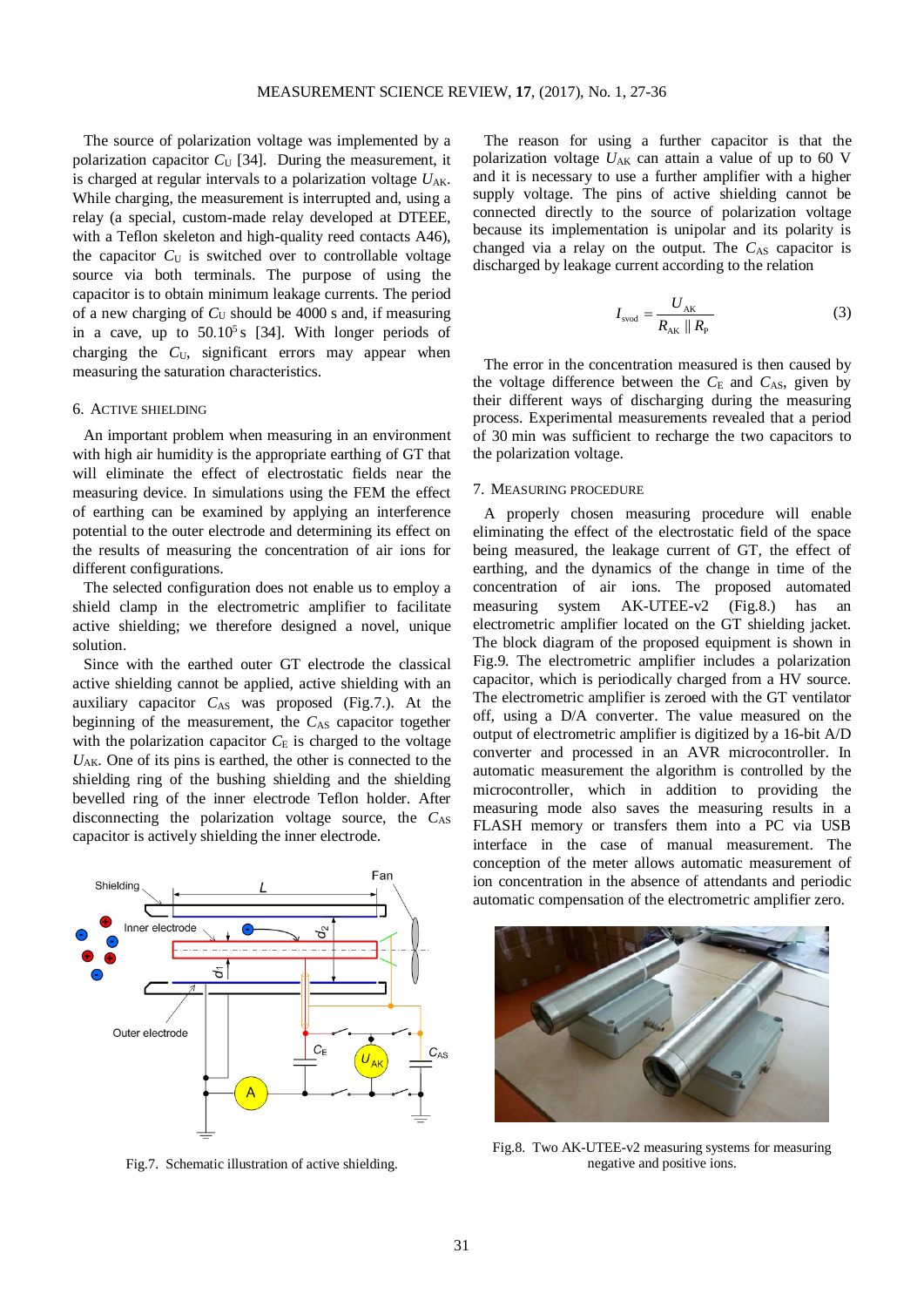

Fig.9. Block diagram of AK-UTEE-v2.

## 8. CALCULATION OF MOBILITY SPECTRUM OF AIR IONS

The processing of the values measured and the calculation of the spectral characteristics of air ions must suppress noise, and the proposed algorithm should be little sensitive to the time fluctuation of the concentration of air ions.

The saturation characteristic is the dependence of the measured electric current flowing through GT on the polarization voltage  $U_{AK}$  (schematic in Fig.1.). In [28] and [34] Israël derived a relation for the number of ions with greater mobility than the limit mobility  $k_m$  for a given polarization voltage  $U_{AK}$ .

$$
\int_{k_{\rm m}}^{\infty} n(k) \, \mathrm{d}k = Z - U_{\rm AK} \, \frac{\mathrm{d}Z}{\mathrm{d}U_{\rm AK}} \tag{4}
$$

where *n* is the number of ions,  $k$  is the ion mobility, and  $Z$  is an auxiliary variable according to (4).

$$
Z = \frac{I}{q \cdot M} \tag{5}
$$

The characteristic *Z* is graphically illustrated in Fig.8. To establish the amount of ions in the mobility interval  $(k_{m1}$  to  $k_{\text{m2}}$ ) the first derivatives are obtained for two polarization voltages  $U_{\text{GT}}$ , and the point of intersection with the axis y is found, Fig.10.



Fig.10. Example of establishing the mobility spectrum of air ions (adjusted according to [28]).

The result of the calculation of ions in the interval  $k_{m1} < k_{m2}$ is given by the relation

$$
n(k_{m1}, k_{m2}) = \int_{k_{m1}}^{\infty} n(k) dk - \int_{k_{m2}}^{\infty} n(k) dk
$$
 (6)

A new method was therefore proposed for the calculation of the spectral characteristic. The ion spectrum was calculated via fitting the saturation characteristic with the sum of several functions *G* (7), using the least squares method. The function *G* expresses the number of measured ions with different mobility values and it is

$$
G = \begin{cases} \frac{C_{\text{AK}} \cdot U_{\text{AK}} \cdot k}{\varepsilon_0} & \text{for } k < k_{\text{m}}\\ M & \text{for } k \ge k_{\text{m}} \end{cases} \tag{7}
$$

For a continuous spectrum, an infinite number of such functions would be necessary. According to experimental results, it is in most cases sufficient to consider a spectrum of two to three principal mobility values of ions. The saturation characteristic should be a monotonously rising function [36]. The calculation of the mobility spectrum of air ions from relation (6) is highly sensitive to fluctuation and noise [37], [38]. One point of the saturation characteristic must therefore be obtained from the average of 100 measured values of light ion concentration. Still, it is affected by large measuring uncertainties. The proposed method does not perform the first derivative of the saturation characteristic measured and does not emphasize fluctuation in the saturation characteristic waveform measured. This method markedly reduces the effect of undesirable noise and instability of the concentration of light negative ions in a space.

For the numerical method of least squares the function lsqcurvefit was made use of in the MATLAB environment. The saturation characteristic was measured at regular time intervals of 2 s. To eliminate the effect of ventilator start, 125 values of current were measured, with the first 25 measured values not taken into consideration. Measuring one point of the saturation characteristic took 250 s. Subsequently, the ventilator was turned off, followed by measuring 25 values with the ventilator off. Measuring the whole of the saturation characteristic takes 2.5 hours. During this period there is no marked change in the cave temperature  $(8.1 \degree C)$  and relative humidity (it usually reached 100 % RH). The saturation characteristic can therefore be used for a representative description of the mobility of air ions in a cave.

The resultant conversion of saturation characteristic (Fig.11.a)) for AK-UTEE-v2 is given in Fig.11.b). An advantage of this procedure is that in spite of the significant type A uncertainty for  $U_{AK} = 14$  V, the function was fitted correctly. The obtained results correspond to the common mobility spectra shown in several studies, such as [7]; specific are high mobility ions  $13.7 \text{ cm}^2 \cdot \text{V}^{-1} \cdot \text{s}^{-1}$ .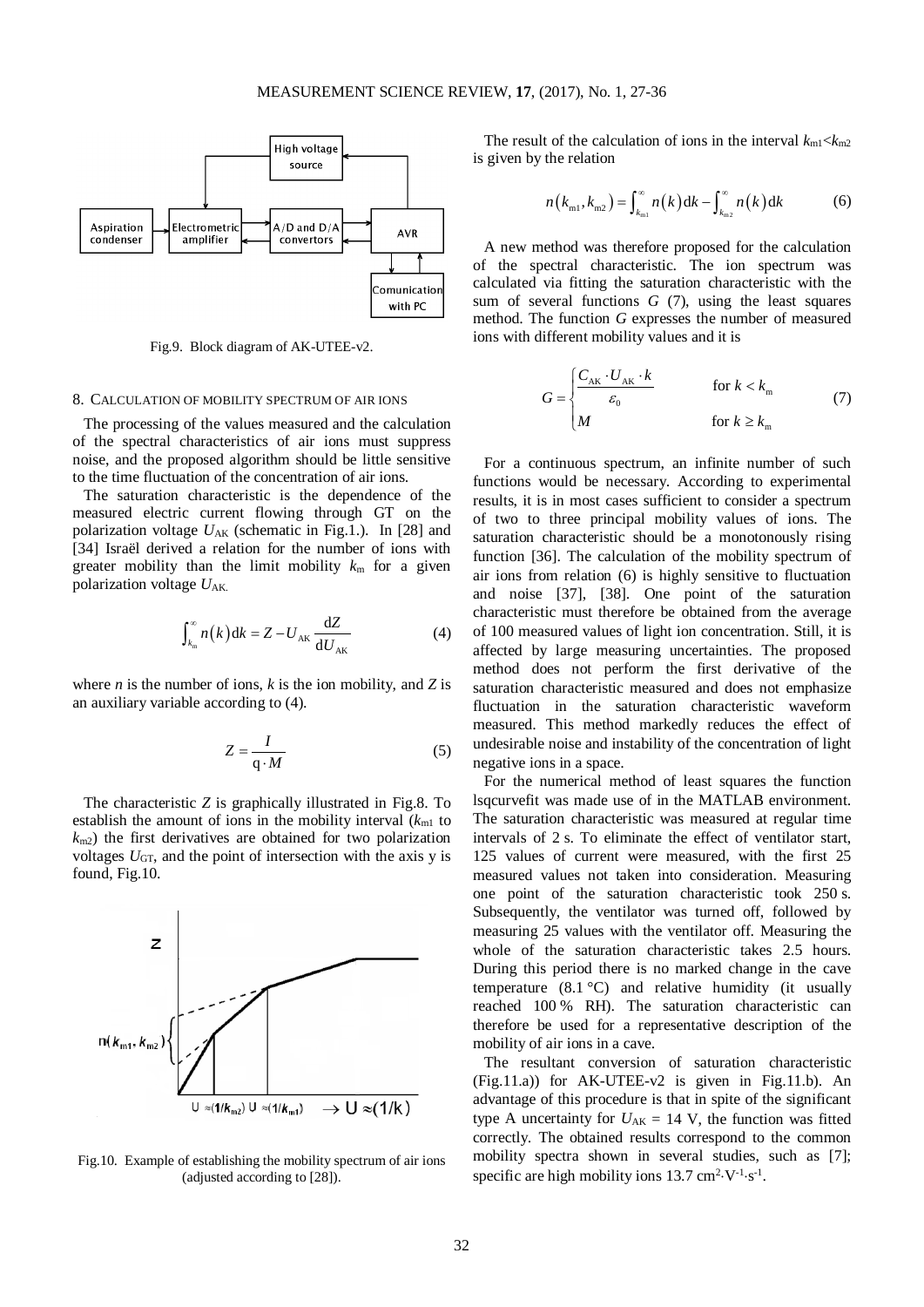

Fig.11. a) measured and approximated saturation characteristics, b) obtained mobility spectrum.

## 9. RESULTS AND DISCUSSION

To test the correct function of AK-UTEE-v2, a comparative measurement was conducted with the device AK MGK-01 (Kathrein) as a reference apparatus, which is used in the National Institute of Public Health in Prague. AK MGK-01 contains a high-quality electrometric modulation amplifier AD310K. It is employed to verify the concentration of air ions generated by ionizers, and to assess the ion atmosphere at workplaces. Since there was no shielded Faraday chamber available at NIPH, the comparative measurement was conducted in a room designed for ionizer testing. The reference ionizer was placed on a desk covered with a conductive and earthed surface. Both measuring devices were placed on desks with identical surfaces (Fig.12.).

Within the initial step, carried out in Prague on Nov. 2, 2011, we compared the performance obtained at two different distances from the ionizer; the established correction coefficient corresponded to K=1.47. In the subsequent measurement, we used the direct output of the ionmeter, and the related voltage was measured with an Agilent 34401A multimeter.

The measurement on Feb. 21, 2012, was conducted twice, for distances of 1, 1.5 and 2 m from a BIV-07 ionizer; the measurement was not affected by attendants' motion. The relationship between the concentrations measured with the UTEE and the MGK-01 ionmeters is outlined in Fig.12. In addition, due to the longer time constant of the filtering integration circuit in AK MGK-01, the fluctuations in the air ion concentration caused by the instability of the reference ionizer are shifted. Turning off the AK-UTEE-v2 ventilator did not change the AK MGK-01 data. A similar check was performed by disconnecting the supply of AK MGK-01, the AK-UTEE-v2 did not change either. The two measuring systems did not affect each other.





Fig.12. Comparison of measured waveforms from AK-UTEE-v2 and AK MGK-01 (at time 600 s the AK-UTEE-v2 ventilator was turned off) at a distance of 1.5 m from BIV-07 ionizer (top), position of both devices during measurement (down).

Table 3. Comparison of AK-UTEE-v2 and AK-MGK-01, Feb. 21, 2012.

| Distance from<br>ionizer | $AK-UTFE-v2$                            | $AK-MGK-01$                            |
|--------------------------|-----------------------------------------|----------------------------------------|
| [m]                      | $\left[$ ions/cm <sup>3</sup> $\right]$ | $\lceil$ ions/cm <sup>3</sup> $\rceil$ |
| 1.0                      | $26700 \pm 900$                         | $38800 \pm 1400$                       |
| 1.5                      | $14400 \pm 600$                         | $18000 \pm 1000$                       |
| 20                       | $5350 \pm 610$                          | $8140 \pm 1000$                        |

Table 3. gives the measured air ion concentrations and their select standard deviations for AK-UTEE-v2 and AK-MGK-01. The air ion concentration was obtained from the average of measured values at times of 100 to 500 s. The chosen measuring interval was 1 s. Fig.12. shows a comparison of 2,000 measured values in both ionmeters. From the regression curve, we established the correction coefficient of K=1.49.

The described new AK-UTEE-v2 system will enable longterm measurement in caves. An example of 7-day measurement in the area of Moravian Karst – Císařská jeskyně, the Nagel Dome, employed for speleotherapy (temperature 8.1 °C, absolute pressure 980 hPa, relative humidity  $h = 100\%$ ) is given in Fig.13. During the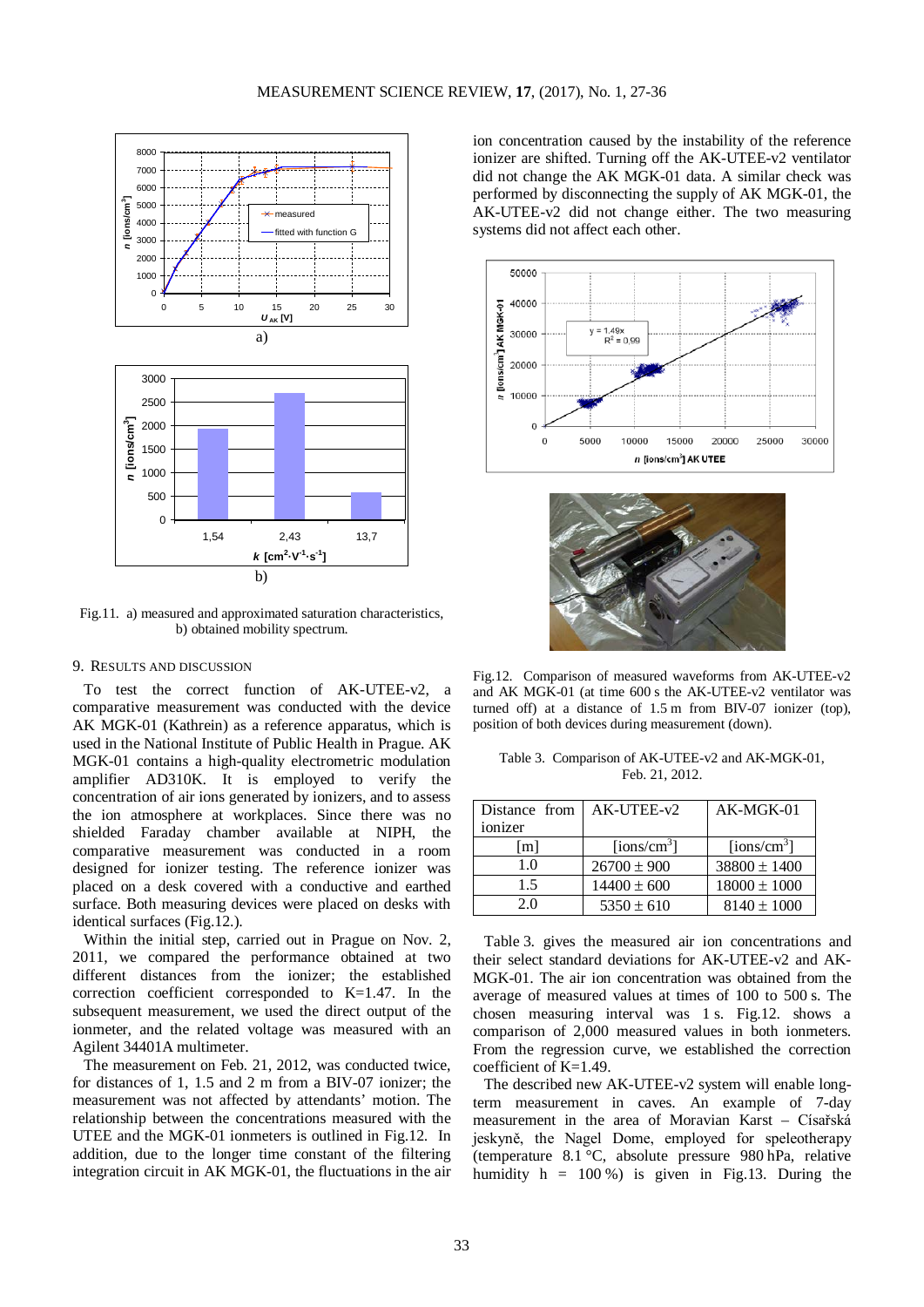therapeutic stay a group of 30 children is divided into two halves, with one half sleeping in the 'couch sector', the other playing in the Nagel Dome (usually referred to as playroom). The children come to the cave at 1 p.m. and leave at 4 p.m., swapping their roles in the middle of the stay.

The changes in time of the insulation resistance  $R_i$  can be interpreted as l/*f* noise affecting the measured concentration of light ions. The effect of  $R_i$  can be suppressed via automatic compensation of the GT zero, which is done periodically every half-hour. During this period the polarization capacitor does not get markedly discharged and the value of the GT leakage current does not change either. Due to the application of this principle, the measurement can proceed for up to one week.





Fig.13. Measuring in cave (top) and the time dependence of concentration of light negative ions in the course of a week, together with the respective temperature difference between cave interior and cave surroundings (down).

The automatic measurement used when measuring the concentration of air ions in a cave is an absolute measurement. In differential measurement, an absolute identity of the two GTs is assumed and unknown distribution of electrostatic field in the space being measured affects the measuring accuracy. In the absolute measurement of the concentration of air ions using one GT the measurement is affected, apart from the required concentration of light air ions, also by: a) electrostatic field in the space measured, b) fluctuations in the GT leakage current caused by dirty insulant surface or phenomena related to dielectric absorption, c) GT contamination by radioactive substances, d) electrometric amplifier noise, in particular its low-frequency component l/*f*. To eliminate the above effects, a new methodology of absolute measurement was proposed for the AK-UTEE-v2 system. Even with the

ventilator off, GT measures the residual current which is the result of the electrostatic field of the ionizer when ions move by diffusion from the ionizer tip to the collecting electrode. GT is therefore zeroed with the ion generator on.

The resultant saturation characteristic is obtained by subtracting from each measured value the value of the current when the ventilator is off. Furthermore, one measurement is performed with zero polarization voltage  $U_{AK}$  in order to eliminate the effect of electrostatic field in the space measured. It is assumed that the electrostatic field distribution does not markedly change in time. After removing the l/f noise, it is necessary to periodically zero the electrometric amplifier. This will suppress the change in the GT leakage current caused by impurities and potential aqueous film, and also the effect of temperature on the input quiescent current of the operational amplifier.

## **CONCLUSION**

The above-described measuring system AK-UTEE-v2 enables long-term measuring of the concentration of air ions in the environment of speleotherapeutic caves. It operates on the familiar principle of measuring the current flowing through a GT, whose electric field draws in air ions. For long-term measuring of the concentration of ions in humid environment (more than 7 days) a specific measuring procedure is proposed consisting of regular measurements of leakage currents, and their application in the automatic calibration mode. The procedure used in automatic measurement enables long-term measuring and elimination of measuring errors caused by the presence of attendants. Interesting from the instrumentation viewpoint are the lowvolume air flow, GT design, unique active shielding, and appropriate connection of electrometer amplifier.

Since obtaining a defined concentration of air ions is very problematic, experimental comparative measurement was performed on the AK-UTEE-v2 and AK MGK-01 (Kathrein) systems, the latter being used by the National Institute of Public Health in Prague. Compared with the AK MGK-01 system, the AK-UTEE-v2 system measures a lower value of ion concentration with a lower standard deviation, with the average value of correction coefficient  $K_{\text{ion}} = 1.49$ .

Unlike other applicable systems, [3], [4], [5], [14], the AK-UTEE-v2 was designed to facilitate more advantageous distribution of the electrostatic field in the mouth of the condenser; such an arrangement enables us to measure the saturation characteristics in a more accurate manner and to exploit these in computing the air ion mobility spectrum. In this context, for example, a relevant paper by Kolarž [40] shows the typical deformation of saturation characteristics, most probably caused by an inappropriate measuring configuration (Fig.4.). A very beneficial property of the GT consists in the low volumetric flow rate, whose effect on the sensitive environment of the cave is negligible.

The measuring system exhibits good qualities suitable for the study and long-term monitoring of the concentration of light negative ions in dependence on climatic conditions, and of the mobility of ions occurring in speleotherapeutic caves.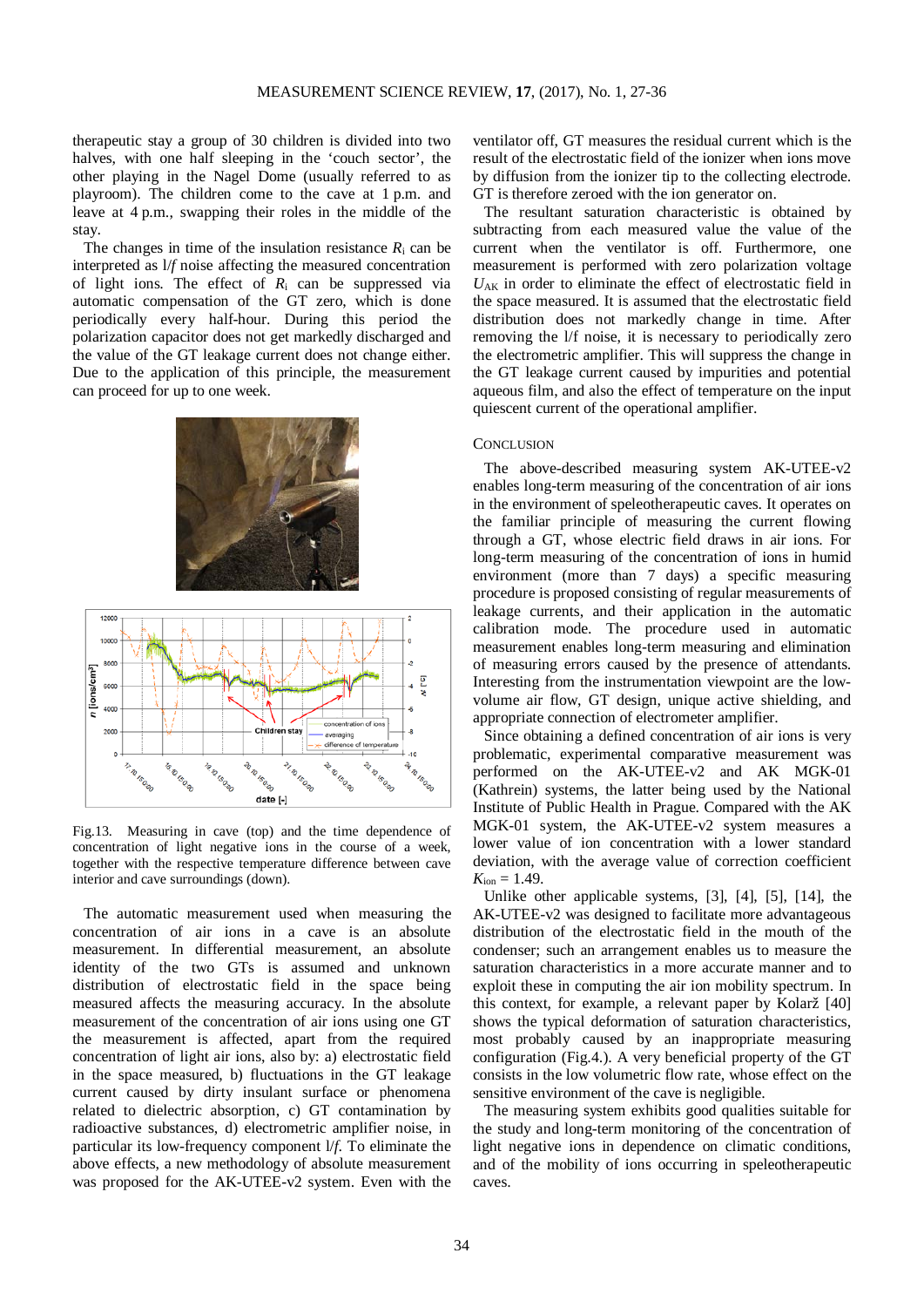#### ACKNOWLEDGMENT

This work was supported by a grant from the Ministry of Education, Youth and Sports of the Czech Republic (LO1212), the research described in this paper was supported by Czech Science Foundation under grant No. 13- 09086S.

## **REFERENCES**

- [1] Hörrak, U. (2001). *Air ion mobility spectrum at a rural area*. PhD thesis, University of Tartu, Estonia.
- [2] Aplin, K.L., Harrison, R.G. (2001). A self-calibrating programable mobility spectrometer for atmospheric ion measurements. *Review of Scientific Instruments*, 72 (8), 3467-3469.
- [3] Aplin, K.L., Harrison, R.G. (2000). A computercontrolled Gerdien atmospheric ion counter. *Review of Scientific Instruments*, 71 (8), 3037-3041.
- [4] Harrison, R.G., Aplin, K.L. (2000). A multimode electrometer for atmospheric ion measurements. *Review of Scientific Instruments*, 71 (12), 4683-4685.
- [5] Harrison, R.G., Aplin, K.L. (2007). Water vapour changes and atmospheric cluster ions. *Atmospheric Research*, 85 (2), 199-208.
- [6] Hirsikko, A., et. al. (2011). Atmospheric ions and nucleation: A review of observations. *Atmospheric Chemistry and Physics*, 11, 767-798.
- [7] Tammet, H., Kulmala, M. (2005). Simulation tool for atmospheric aerosol nucleation bursts. *Journal of Aerosol Science*, 36 (2), 173-196.
- [8] Harrison, R.G., Tammet, H. (2008). Ions in the terrestrial atmosphere and other solar system atmospheres. *Space Science Reviews*, 137 (1-4), 107- 118.
- [9] Grabarzyk, Z. (2001). Frequency characteristic of an aspiration integrating small ion counter with a shielded collector. *Journal of Electrostatics*, 51-52, 284-289.
- [10] Tammet, H. (2006). Continuous scanning of the mobility and size distribution of charged clusters and nanometer particles in atmospheric air and the Balanced Scanning Mobility Analyzer BSMA. *Atmospheric Research*, 82 (3), 523-535.
- [11] Mirme, A., Tamm, E., Mordas, G., Vana, M., Uin, A.J., Mirme, S., Bernotas, T., Laakso, L., Hirsikko, A., Kulmala, M. (2007). A widerange multi-channel Air Ion Spectrometer. *Boreal Environment Research*, 12, 247-264.
- [12] Tammet, H., Mirme, A., Tamm, E. (2002). Electrical aerosol spectrometer of Tartu University. *Atmospheric Research*, 62 (3-4), 315-324.
- [13] Biskos, G., Reavell, K., Collings, N. (2005). Description and theoretical analysis of a differential mobility spectrometer. *Aerosol Science and Technology*, 39, 527-541.
- [14] Kolarž, P., Marinković, B.P., Filipović, D.M. (2005). Zeroing and testing units developed for Gerdien atmospheric ion detectors. *Review of Scientific Instruments*, 76 (4), 046107.
- [15] Charry, J.M., Kavet, R. (1987). *Air Ions: Physical and Biological Aspects*. CRC Press.
- [16] Sirota, V., Safronova, V.G., Amelina, A.G., Maltseva, V.N., Avkhacheva, N.V., Sofin, A.D., Yanin, V.A., Mubarakshina, E.K., Romanova, L.K., Novoselov, V.I. (2008). The effect of negative air ions on the respiratory organs and blood. *Biophysics*, 53 (5), 457– 462.
- [17] Sirota, T.V., Novoselov, V.I., Safronova, V.G., Yanin, V.A., Tsvetkov, V.D., Amelina, S.E., Lushnikova, A.L., Maltseva, V.N., Tikhonov, V.P., Kondrashova, M.N. (2006). The effect of inhaled air ions generated by technical ionizers and a bioionizer on rat trachea mucosa and the phagocytic activity of blood cells. *IEEE Transactions on Plasma Science*, 34 (4), 1351- 1358.
- [18] Tikhonov, V.P., Temnov, A.A., Kushnir, V.A., Sirota, T.V., Litvinova, E.G., Zakharchenko, M.V., Kondrashova, M.N. (2004). Complex therapeutical effect of ionized air: Stimulation of the immune system and decrease in excessive serotonin. H2O2 as a link between the two counterparts. *IEEE Transactions on Plasma Science*, 32 (4), 1661-1667.
- [19] Kondrashova, M.N., Grigigorreko, E.V., Tikhonov, A.N., Sirota, T.V., Temnov, A.V., Stavrovskaya, I.G., Kosyakova, N.I., Lange, N.V., Tikonov, V.P. (2000). The primary physico-chemical mechanism for the beneficial biological/medical effects of negative air ions. *IEEE Transactions on Plasma Science*, 28 (1), 230-237.
- [20] Tikhonov, V.P., Tsvetkov, V.D., Litvinova, E.G., Sirota, T.V., Kondrashova, M.N. (2004). Generation of negative air ions by plants upon pulsed stimulation applied to soil. *Journal of Plant Physiology*, 51 (3), 414-419.
- [21] Szabó, Z., Bartušek, K. (2009). Air ions concentration influence on bacterial colony count in the dwelling spaces. In *PIERS Proceedings, Moscow, Russia, August 18-21, 2009*, 1053-1055.
- [22] Kolarž, P.M., Filipović, D.M., Marinković, B.P. (2009). Daily variations of indoor air-ion and radon concentrations. *Applied Radiation and Isotopes*, 67 (11), 2062-2067.
- [23] Kolarž, P., Gaisberger, M., Madl, P., Hofmann, W., Ritter, M., Hartl, A. (2011). Characterization of ions at Alpine waterfalls. *Atmospheric Chemistry & Physics Discussions*, 11 (9), 3687-3697.
- [24] Freund, F.T., Kulahci, I.G., Cyr, G., Ling, J., Winnick, M., Tregloan-Reed, J., Freund, M.M. (2009). Air ionization at rock surfaces and pre-earthquake signals. *Journal of Atmospheric and Solar-Terrestrial Physics*, 71 (17-18), 1824-1834.
- [25] Freund, F. (2011) Pre-earthquake signals: Underlying physical processes. *Journal of Asian Earth Sciences*, 41 (4-5), 383-400.
- [26] Aplin, K.L. (2008). Composition and measurement of charged atmospheric clusters. In *Planetary* clusters. In *Planetary Atmospheric Electricity*. Springer, Vol. 30, 213-224.